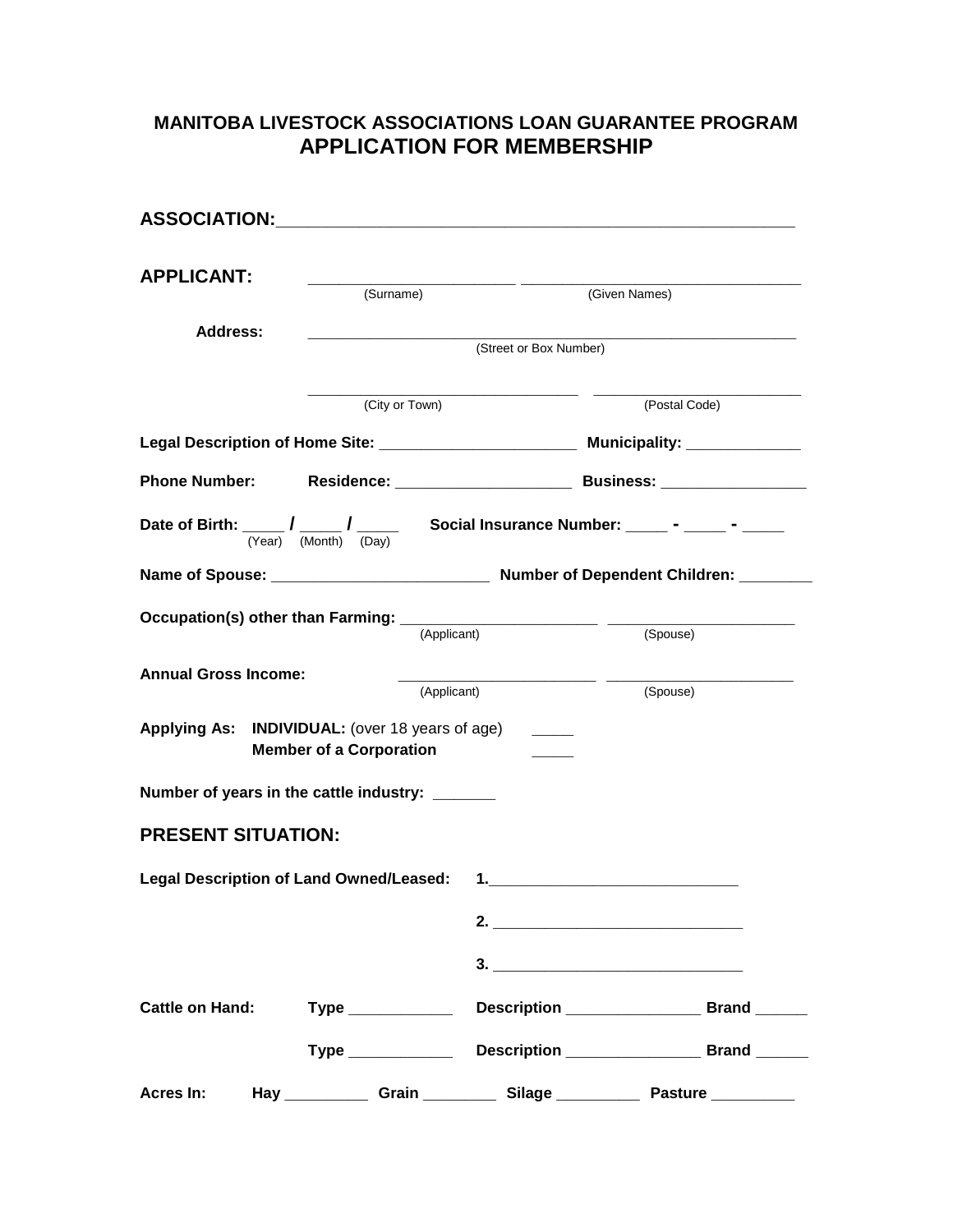## **LIVESTOCK TO BE PURCHASED:**

|                          | <b>TYPE: Steers</b>                                                                                      |  |               |  |  |  |
|--------------------------|----------------------------------------------------------------------------------------------------------|--|---------------|--|--|--|
|                          | <b>Heifers</b>                                                                                           |  |               |  |  |  |
|                          | <b>Dry Cows</b>                                                                                          |  |               |  |  |  |
|                          | <b>Open Replacement Heifers</b>                                                                          |  |               |  |  |  |
|                          | Estimated Cost of Purchase: _________________________                                                    |  |               |  |  |  |
| <u>IF A CORPORATION:</u> |                                                                                                          |  |               |  |  |  |
|                          |                                                                                                          |  |               |  |  |  |
| <b>Shareholders:</b>     | Date of Incorporation: $\frac{1}{(\text{Year})}$ / $\frac{1}{(\text{Month})}$ / $\frac{1}{(\text{Day})}$ |  |               |  |  |  |
| 1.                       |                                                                                                          |  |               |  |  |  |
|                          | (Given Names)<br>(Street or Box Number)                                                                  |  |               |  |  |  |
|                          |                                                                                                          |  |               |  |  |  |
|                          | (City or Town)<br>(Postal Code)                                                                          |  |               |  |  |  |
|                          | Social Insurance Number: _________ - _______ - ________                                                  |  |               |  |  |  |
|                          | Legal Description of Home Site: ___________________________                                              |  |               |  |  |  |
|                          | Phone Number: Residence: (Completed: Business: (Completed: 2011)                                         |  |               |  |  |  |
| 2.                       | (Given Names)                                                                                            |  |               |  |  |  |
|                          | (Surname)<br>(Street or Box Number)                                                                      |  |               |  |  |  |
|                          |                                                                                                          |  |               |  |  |  |
|                          | (City or Town)                                                                                           |  | (Postal Code) |  |  |  |
|                          | Social Insurance Number: __________ - ________ - ________                                                |  |               |  |  |  |
|                          |                                                                                                          |  |               |  |  |  |
|                          | Phone Number: Residence: (__)_____________ Business: (__)________                                        |  |               |  |  |  |
|                          | ATTACH A SEPARATE SHEET TO LIST ADDITIONAL SHAREHOLDERS                                                  |  |               |  |  |  |